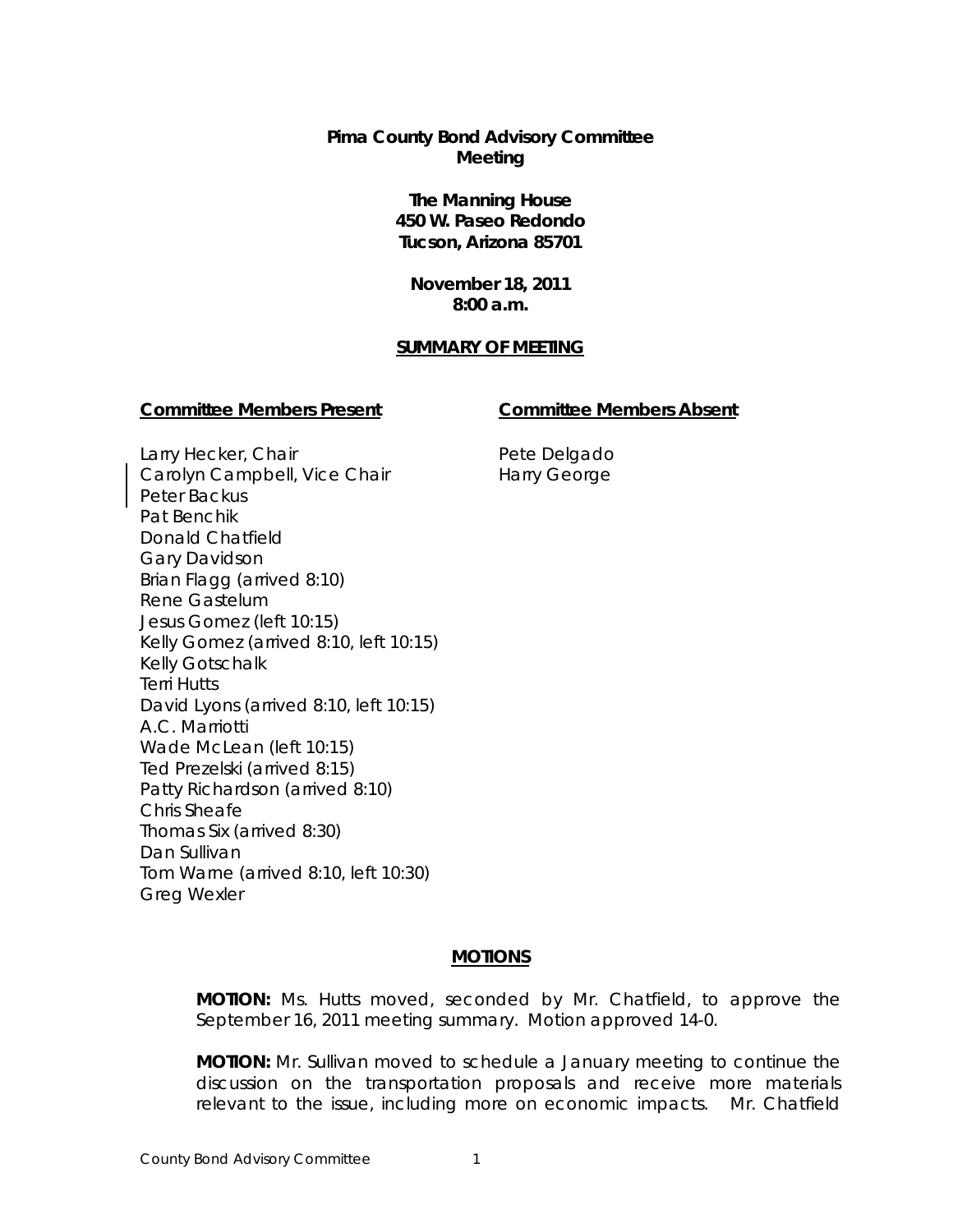stated that he would second the motion if a more regional approach to assessing needs could be included. Mr. Flagg requested more diverse speakers. Mr. Sheafe asked for more information on the interrelationship of these transportation improvements with other transportation projects. Mr. Sullivan amended his motion to include all of these suggestions. Vice-Chair Campbell asked for more information on how these road projects would create jobs. Mr. Sullivan amended his motion further. Mr. Chatfield seconded the motion. Motion approved 18-0.

## **MEETING SUMMARY**

#### 1. Welcome

The meeting began at 8:00 a.m. with a quorum. Chairman Hecker welcomed two new members to the Bond Advisory Committee: Kelly Gotschalk, representing the City of Tucson (present), and Susan Romero, representing County Supervisor Ray Carroll (not present).

#### 2. Approval of the September 16, 2011 Meeting Summary

**MOTION:** Ms. Hutts moved, seconded by Mr. Chatfield, to approve the September 16, 2011 meeting summary. Motion approved 14-0.

Ms. Hutts asked and Chairman Hecker responded that there was in fact a City Council meeting regarding the analysis of the fairness of the County bond programs and he did indeed attend and respond to questions.

# 3. Future Bond Election Planning: Proposed Transportation Improvements – Infrastructure for Jobs Program

Mr. Huckelberry provided an overview of the proposal, beginning with a map that showed the number of employees at each of the major employment centers on the Southside of Tucson, as well as a brief history of past transportation improvements in the area. He then explained that the purpose of the current proposal is to facilitate mobility between these employment centers, Tucson International Airport and the Port of Tucson, in addition to protecting Raytheon. A second map showed how the proposed transportation improvements could be phased over time. A slide was shown that included 4 draft land use scenario maps developed from public input by Imagine Greater Tucson, all of which showed significant employment in this Tucson Southside area. Mr. Huckelberry concluded by stating that staff continues to look at what other types of public infrastructure investments would facilitate continued job growth in and around these major employment centers. Regarding a question as to whether this is being proposed as a standalone bond election, Mr. Huckelberry responded that the decision is up to the Committee, and that he is still recommending a 2013 election for the projects the Committee has been deliberating on for several years, including this proposal.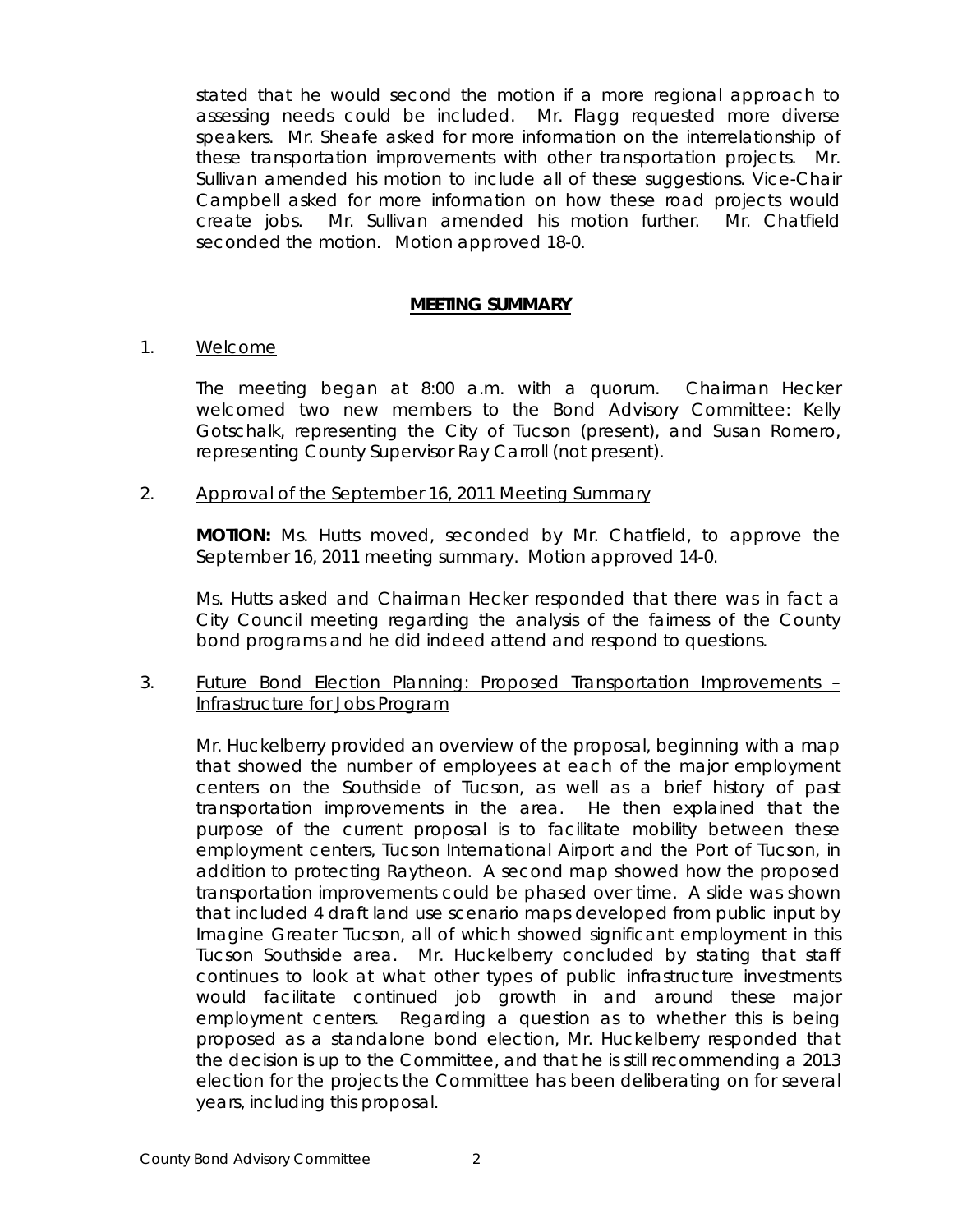# A. Guest Speakers

# Marshal Vest, Director of the Economic and Business Research Center at the University of Arizona's Eller College of Management

Mr. Vest provided his perspective on the necessary foundations for positive economic growth, as well as some history on the ups and downs of the high tech industry in Arizona and its replacement with housing growth over the recent time period. He noted that Arizona was recently rated as weak in workforce investment. He expressed support for these transportation investments to link employment centers and explained how he felt these investments would benefit the entire community.

Mr. Flagg cited a recent study on defense industry investment. Chairman Hecker explained that this proposal was about multiple industries, not just defense. Mr. Chatfield asked whether these investments were the right investments, at the right location, and at the right time. Mr. Vest responded that that was up to the Committee. Mr. Warne asked if it was true that these companies would attract other investments, and Mr. Vest agreed. Mr. Davidson asked about the growth potential of existing businesses verses new businesses, and Mr. Vest responded that most job growth occurs in small businesses but that we must also protect large employers.

# Joe Snell, President and CEO, Tucson Regional Economic Opportunities (TREO)

Mr. Snell spoke about the need to diversify our economic base, and the need for transportation infrastructure to move employees to jobs located throughout the region, reducing commute times and increasing quality of life. He stated that the number one question from employers researching Tucson is can I fill the jobs. He explained how Denver failed in this area because employees living in Boulder can't commute to the tech park. Mr. Snell stated that TREO is focused on growing 5 key industries: logistics, bio tech – specifically diagnostics, solar, aerospace – specifically commercial aircraft sector, and defense. He emphasized the need to retain our largest employer, Raytheon.

Mr. Sullivan asked whether Mr. Snell was concerned that other employment centers in Oro Valley and Marana weren't being addressed in this proposal. Mr. Snell responded that we have to start with priorities, like what is being proposed, while keeping the rest of the region in mind. Ms. Gotschalk asked if the proposal would address existing employers. Mr. Snell said yes and no, and that Colleen Niccum Director, Community & Government Relations for Raytheon Missile Systems could address that question. Mr. Davidson stated that the Committee has to consider limits, and which is better to fund (transportation improvements or other quality of life improvements). Mr. Snell agreed it must be a balanced approach.

Chairman Hecker noted that City Manager Richard Miranda was in attendance.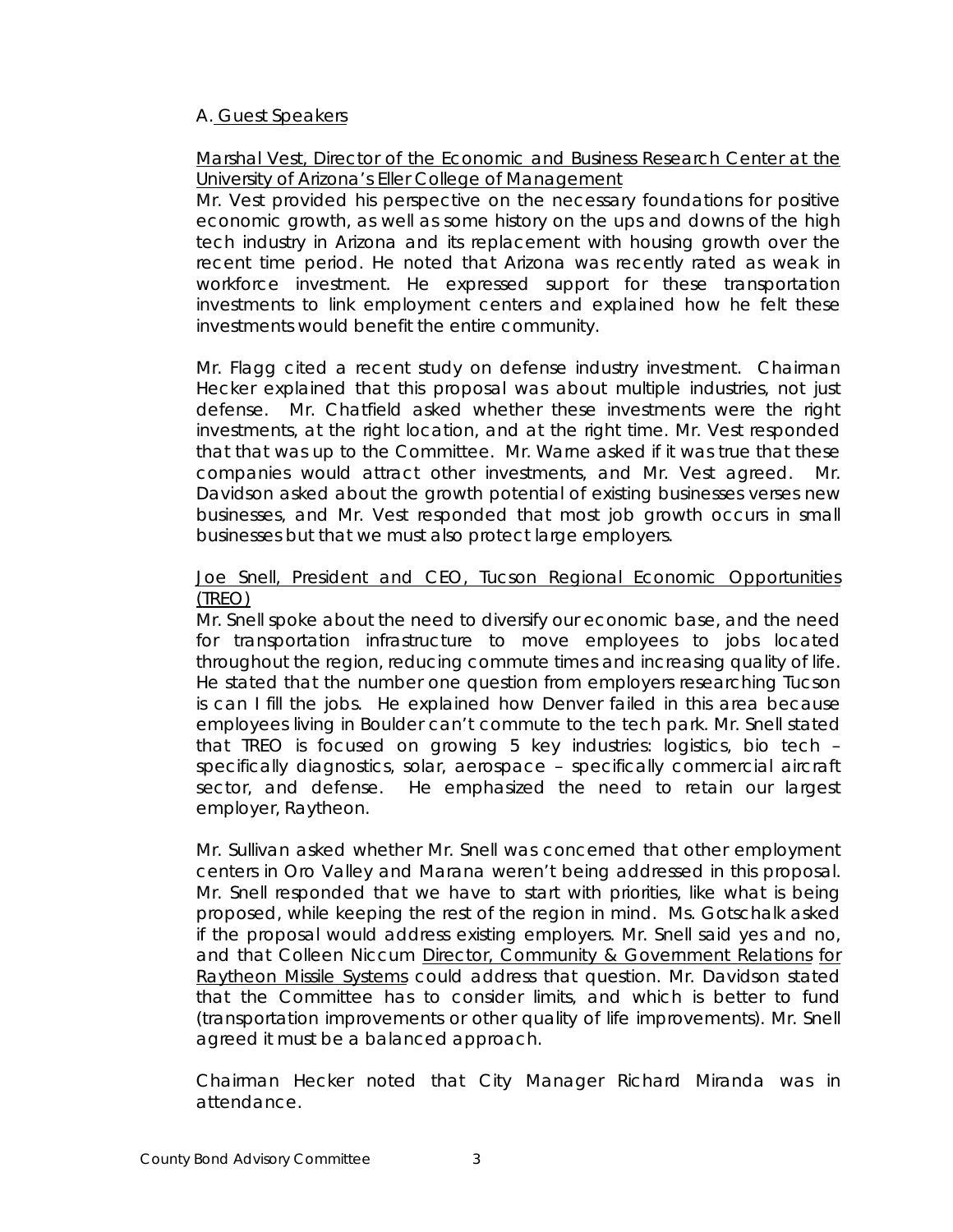Colleen Niccum, Director, Community & Government Relations & Richard Mendez, Facilities Management Director for Raytheon Missile Systems

Ms. Niccum summarized the history of Raytheon in Tucson, the number of employees and where they live, the continued growth in sales and number of employees, and the economic impacts statewide.

Mr. Mendez spoke about the size of the Tucson facility, the missile testing portion of the facility, the encroachment to the south of that portion of the facility, and how phase 1 of the transportation proposal would address this encroachment issue by buffering the facility.

Bruce Wright, Director of the University of Arizona's Office of University Research Parks and CEO for the University of Arizona Science and Technology Park (UA Tech Park) and Arizona Bioscience Park (UA Bio Park) Mr. Wright spoke about the larger tech corridor and the Tech Park, citing the numbers of businesses, types of employers, number of employees, where employees lived in relation to the tech corridor and park, continued growth in the corridor and the park, and economic impacts. He reiterated that employers are interested in the commute time issue. He explained that the proposed transportation infrastructure investments are necessary for job growth, which will create tax revenue to fund other types of quality of life improvements for the community. Mr. Wright also provided information on the expected economic impacts of the Bio Sciences Park at The Bridges.

Mr. Sullivan asked if this proposal would benefit the solar industry, and Mr. Wright responded yes. Chairman Hecker asked what types of jobs could be expected for The Bridges. Mr. Wright responded that for the non-retail, nonresidential side of The Bridges, 60% of the jobs would not require an advanced degree and would therefore include many income levels. Mr. Chatfield asked why there are access issues when both parks are located along Interstate 10. Mr. Wright responded that there were secondary roads that were in need of improvement to facilitate commutes by employees, some of which commute via I-10 and others that don't. Vice-Chair Campbell asked whether these projects were included in discussions the Regional Transportation Authority (RTA) had. Mr. Huckelberry responded that he chaired the RTA technical committee and that limited funding limited the projects considered. Mr. Sullivan stated that during the RTA time the committees were struggling with many visions. Vice-Chair Campbell stated that not all of these were in the Pima Association of Governments 2040 plan either, which was more recent than the RTA plan. Mr. Davidson asked whether there had been consideration of connecting Old Vail to I-19. Mr. Huckelberry responded that that is purely a Tohono O'odham issue that has not been explored. Mr. Flagg asked if Mr. Wright was being overly optimistic due to the loss of jobs in the region recently. Mr. Wright disagreed and restated that the Tech Park and tech corridors had both seen continued growth in number of jobs, contrary to other job sectors. Mr. Flagg asked about wages. Mr. Wright said \$70K was the average annual wage at the Tech Park with \$200K on the high end and \$50K on the low end. Mr. Sullivan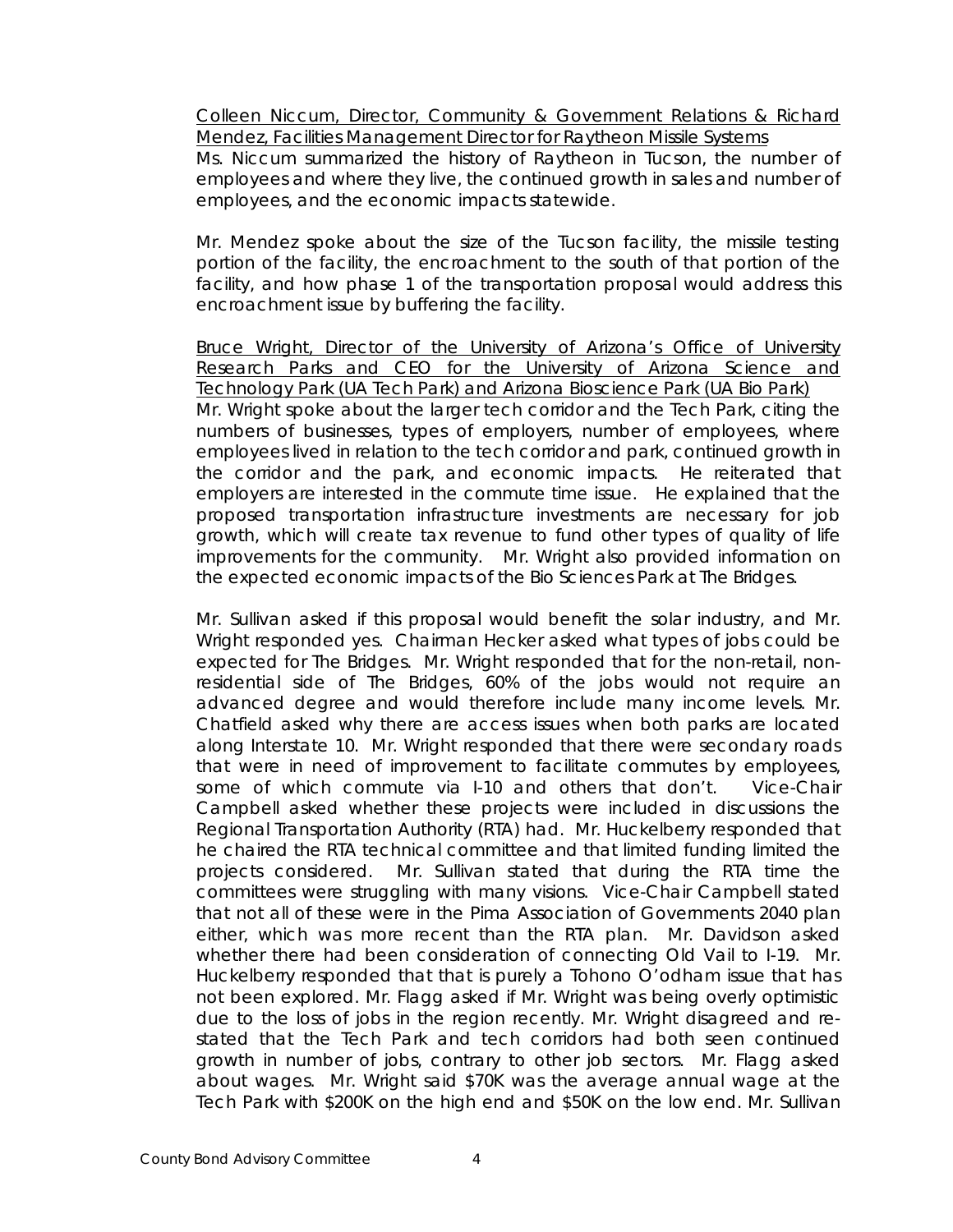asked for a study that showed the ripple effects. Mr. Wright replied that in 2 weeks he will have the updated economic impact study to share with the committee. Mr. Sheafe explained how there were only 2 companies at the Tech Park when Mr. Wright started there and now there are 70 companies, 60 of which are brand new companies incubated there.

Karen Mlawsky, University of Arizona Medical Center CEO of the Academic Medical Facility Teaching Centers (North, University, and South campuses) Ms. Mlawsky explained the new organization formed in 2010 and thanked the Committee for supporting the 2004 and 2006 bond elections that provided funding for numerous improvements to the UA Medical Center South Campus, including the new Emergency Department and Behavioral Health Pavilion. She reported the growth in the number of admissions, number of visits, number of residents training in the Graduate Medical Education Program, and number of employees. She also explained how the proposed transportation projects would improve the accessibility of the campus, increase the size of the service area from 5 miles to 15 or 20 miles, and assist in providing employer based health services to these other employment centers. She also stated that the current campus serves as a training site for many local colleges training others in health careers providing salaries less than the \$70k a year mentioned previously.

# B. Reports from the County Administrator

Mr. Huckelberry summarized the memorandum he wrote to the Committee describing Pima County's current debt (General Obligation (GO), sewer revenue bonds, sewer obligation bonds, and Certificates of Participation), management of existing debt (short payoffs, low interest rates, history of assessed value, tax rate caps) and debt capacity. He asked the Committee for input on the economic development program, such as the total dollar amount and the length of the program (number of years to spend the funds), so that staff can then run an analysis on how much the tax rate would have to be, and what the impacts would be to the management of our existing debt.

Mr. Sheafe asked about the assumptions for reductions in assessed values. Mr. Huckelberry responded that the assumptions were based on a 5 year forecast and stated on page 13. Mr. Warne noted that if assessed values have dropped 25 %and the County raised the tax rate by 5 or 10%, then tax payers would still see a reduction. Mr. Flagg asked if the State's shift in mandates to the County and diversion of HURF funds would effect debt. Mr. Huckelberry replied, yes, it effects the amount of HURF bonds we can sell, but not GO bonds. Ms. Gotschalk explained that she was an investment banker in the public sector prior to working for the City of Tucson, and that she thought this was a conservative approach to debt management. She said we need scenarios going forward on what is affordable. Mr. Prezelski stated that politically it is difficult to step aside from the projects we've been discussing for years for the purposes of expediting the transportation proposal. He asked about the other transportation needs the Committee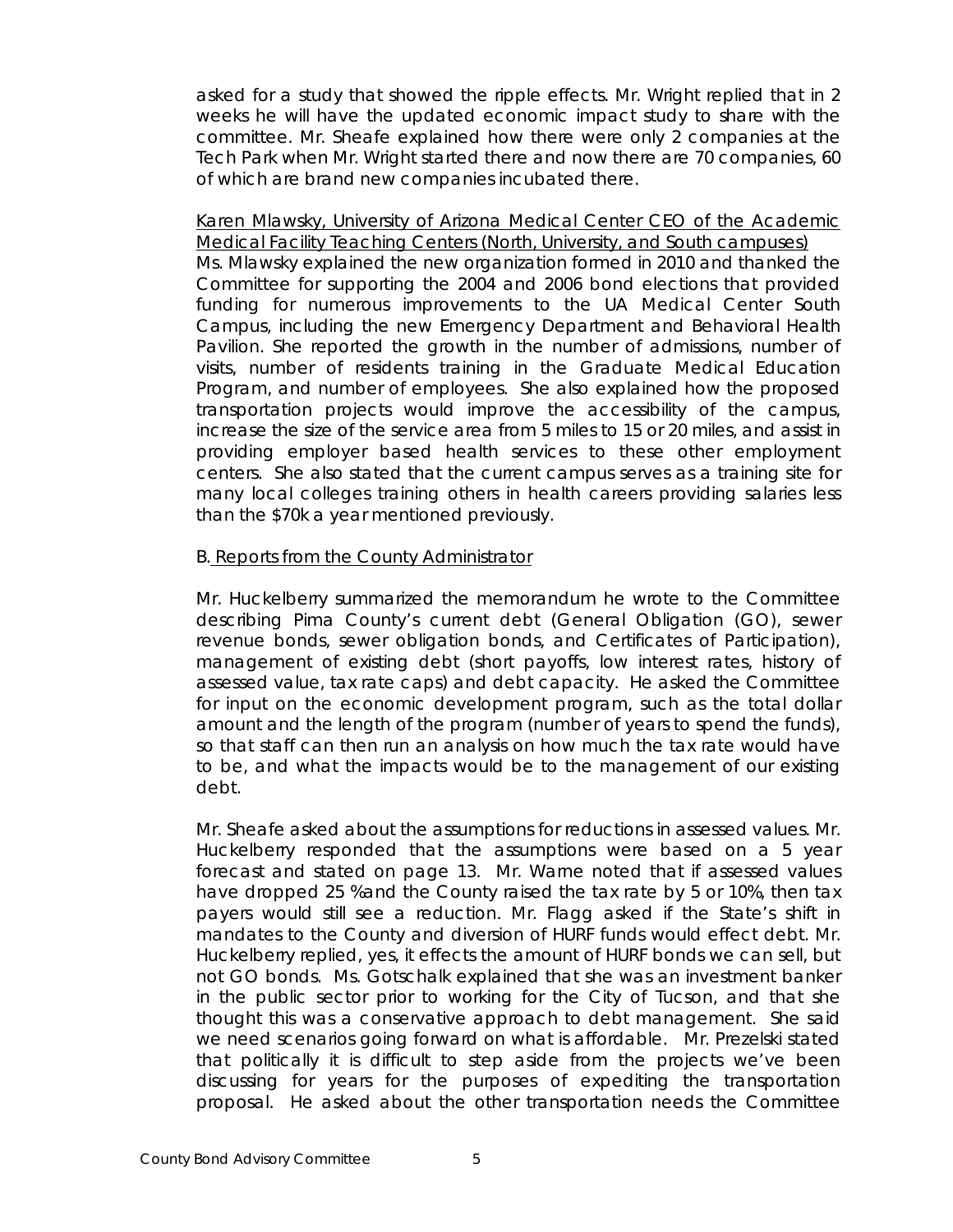heard about today. He noted that typical County bond packages include something for everyone all over the region, and asked whether it would be difficult to sell something like this to the voters. He asked whether it would benefit future private prisons that may locate in the corrections corridor and whether that would impact voter appeal. Chairman Hecker responded that if we can't show benefits to all, then it would be a waste of time. Mr. Huckelberry suggested a new map that showed already funded, but unbuilt, transportation projects across the region. Mr. Chatfield stated that it is a no brainer that we have to deal with the Raytheon buffer issue, but that then the program crept. He continued by asking that we look at the economic needs of the region and invite speakers from other employment centers. Mr. Davidson asked for a review of what other funding may be available to fund these transportation improvements. He also asked what the cost is for just the straight line from I-10 to Nogales Highway. Mr. Huckelberry responded - \$76 million. Mr. Flagg stated that economic development needs to address poverty. Ms. Richardson stated these employment centers still need janitors and landscapers, etc. Mr. Warne stated that in a recent conversation with Board of Supervisors'Chairman Valadez, Mr. Valadez said that we need to protect and maintain the tax base. A healthy tax base, and jobs at \$70k a year, support the tax revenues that fund Neighborhood Reinvestment and other low income projects. Mr. Sullivan stated that he appreciated this discussion, needed time to digest the information, anticipated additional reports on the issue, and recommended continuing the discussion at the next meeting. Vice-Chair Campbell asked how this program would help correctional facilities. Mr. Huckelberry responded that the intent of the program is not to facilitate growth in the corrections industry. The facilities are already located there.

**MOTION:** Mr. Sullivan moved to schedule a January meeting to continue the discussion on the transportation proposals and receive more materials relevant to the issue, including more on economic impacts. Mr. Chatfield stated that he would second the motion if a more regional approach to assessing needs could be included. Mr. Flagg requested more diverse speakers. Mr. Sheafe asked for more on the interrelationship of these transportation improvements with other transportation projects. Mr. Sullivan amended his motion to include all of these suggestions. Vice-Chair Campbell asked for more information on how these road projects would create jobs. Mr. Sullivan amended his motion further. Mr. Chatfield seconded the motion. Motion approved 18-0.

Mr. Huckelberry had given the Committee a memorandum on the issue concerning bridge financing for the joint courts facility. He stated that it is up to the City whether construction starts soon or not until after a future bond election, and that there were risks to both options. He also mentioned a newsletter from City Councilman Kozachik concerning the joint courts, and that he'd be responding to those questions via a letter to City Manager Miranda. Mr. Sheafe and Mr. Backus expressed concern about the preconstruction costs associated with the project. Mr. Huckelberry explained that